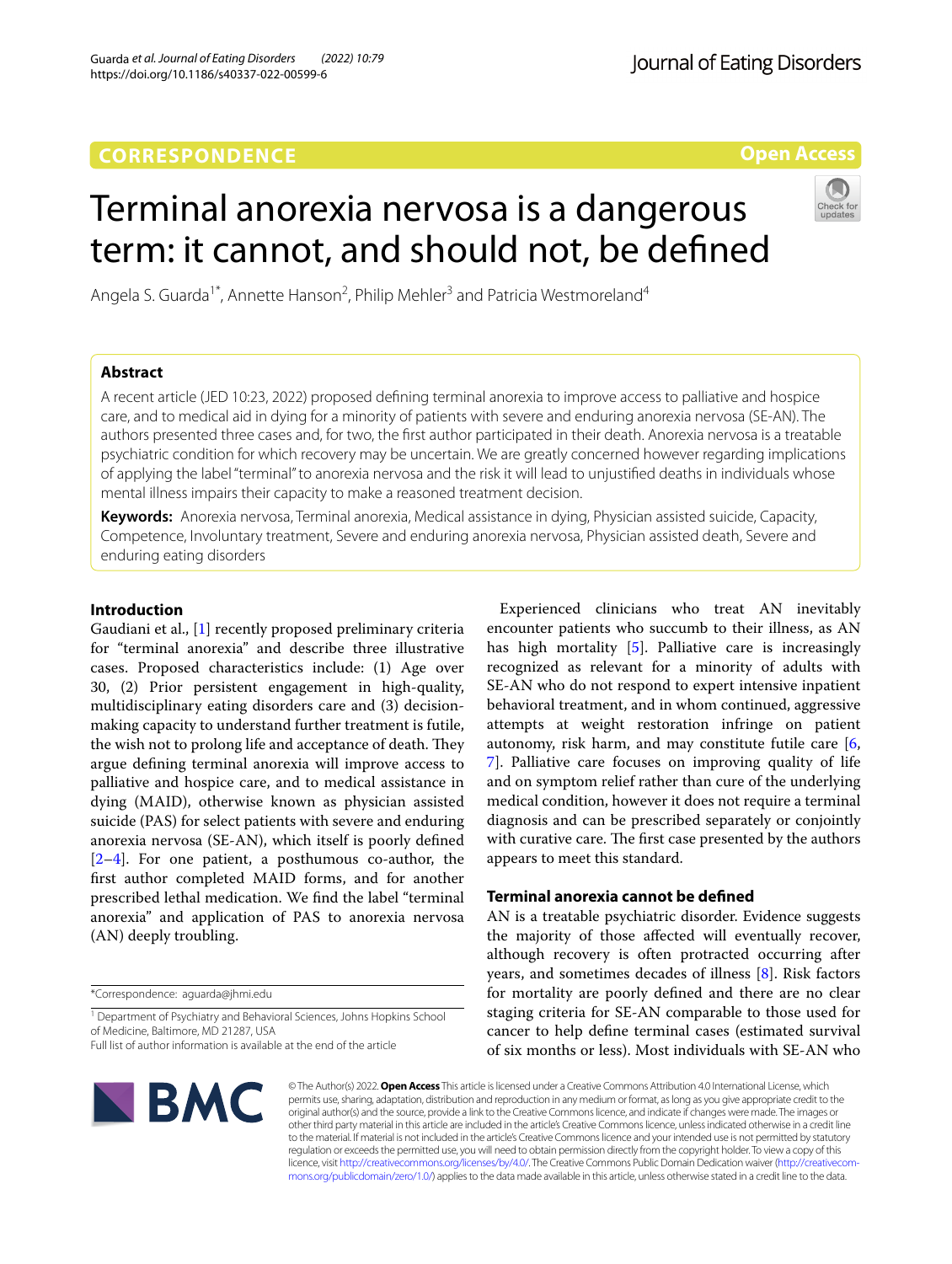are over the age of 30, remain ill and have previously engaged in high-quality care, will not die within six months. Although the risk of death from starvation in SE-AN is real, even seasoned clinicians cannot predict who will recover or when, nor identify "those who will not be able to survive", and most medical complications are reversible with nutritional rehabilitation and expert care [\[9](#page-2-7)]. Furthermore, malnutrition exacerbates depressive and obsessional symptoms, promotes eating disordered cognitions and impairs decision making [[10,](#page-2-8) [11](#page-2-9)]. Ambivalence towards treatment, a hallmark symptom of AN, results in treatment avoidance [\[12](#page-2-10)]. For adults who have not responded to outpatient care, inpatient treatment in a behavioral specialty program is recommended [[13](#page-2-11)] and achieving a healthy weight in intensive treatment is the strongest predictor of recovery [[14–](#page-2-12)[16](#page-2-13)]. Concerningly, two of the cases described by Gaudiani et al.[[1](#page-2-0)], were offered PAS without ever receiving adequate inpatient specialty care. One patient spent 1–2 weeks in intensive treatment before leaving against medical advice, another was hospitalized for medical stabilization but thereafter declined admission to a residential program. In severe AN, when a patient's life is at risk, involuntary treatment provided by a behavioral inpatient specialty program, can be lifesaving, and when effective is often met with gratitude by patients  $[17–20]$  $[17–20]$  $[17–20]$  $[17–20]$ . When such treatment is inaccessible, or has failed, or when repeated intensive weight restoration is followed by equally rapid weight loss and relapse, other approaches, including harm reduction and palliative care, that focus on improvements in quality of life, can still foster hope in eventual recovery and motivation to reverse malnutrition.

### **Decision making capacity regarding treatment in AN is impaired**

AN impairs patients' ability to freely choose to accept the life-saving medicine they need most, food. Gaudiani et al.[[1\]](#page-2-0) argue that the cases presented have decisional capacity to refuse care and (in two cases) to consent to PAS. Mental capacity to consent to or refuse a treatment is task specifc and requires understanding risks and benefts and weighing the pros and cons of proposed options, appreciating how they apply to one's own condition and making and communicating a reasoned, consistent choice [\[21](#page-2-16)]. Problematically, standardized tests of competence fail to identify many individuals with AN whose capacity is impaired [\[22](#page-2-17), [23](#page-2-18)] and most general psychiatrists and palliative care specialists have little experience assessing capacity in patients with AN. Assessment of capacity to refuse care in AN is especially challenging as most patients appear rational in all ways but one—their ability to fully appreciate how the risks and benefts of treatment decisions apply to their own condition. How then, can they appreciate the risks and benefts of MAID or PAS? As PAS is neither a curative nor a reversible intervention, we believe competency to consent to MAID should have a high threshold.

Determining capacity to consent to PAS additionally includes a statutory requirement for the assessment of non-coercion, as persuasion and encouragement of a vulnerable individual is coercive. In one case mentioned by Gaudiani et al.[[1\]](#page-2-0), PAS was suggested by the treating author, in another case the idea of treatment futility was reinforced despite the patient not completing a full course of intensive treatment.

#### **The danger of a label**

Defning criteria for terminal anorexia has potential risks. We urge extreme caution in discussing these ideas, as vulnerable patients and their caregivers are but a Google search away. Increased public demand for PAS for psychiatric illnesses in Europe following legalization of MAID is a warning [\[24](#page-2-19)[–26\]](#page-2-20). Introducing the diagnosis of "terminal anorexia" risks countering hope for recovery and increasing demand for PAS by patients with SE-AN. Like social contagion and suicide, demoralized patients who read about terminal AN, may self-identify with the label and seek out concierge physicians, who ofer PAS as an elective "treatment". Defning terminal anorexia risks colluding with anorectic reasoning that improved quality of life and potential for recovery are hopeless prospects. High disease burden in SE-AN, including physical, social and fnancial costs can contribute to extreme hopelessness and guilt. Coupled with the driven compulsive nature of the disorder and its inextricable tie to identity [\[27](#page-2-21)], the idea of life without AN may seem unimaginable, out of reach. Both patients and their exhausted caregivers, under the guidance of a trusted MAID prescriber, may then view PAS as a logical appealing solution to their sufering, even when they have yet to undertake adequate treatment for their illness.

#### **Conclusion**

We need to develop treatments and combat inequalities in availability and access to care for patients with SE-AN; treatments that nurture hope of recovery, focus on functional rehabilitation and improve quality of life, and that may for some, include palliative care. Defning terminal anorexia inherently conficts with these goals and we fear will lead to unjustifed deaths for a treatable condition.

#### **Abbreviations**

AN: Anorexia nervosa; MAID: Medical aid in dying; PAS: Physician assisted suicide; SE-AN: Severe and enduring anorexia nervosa.